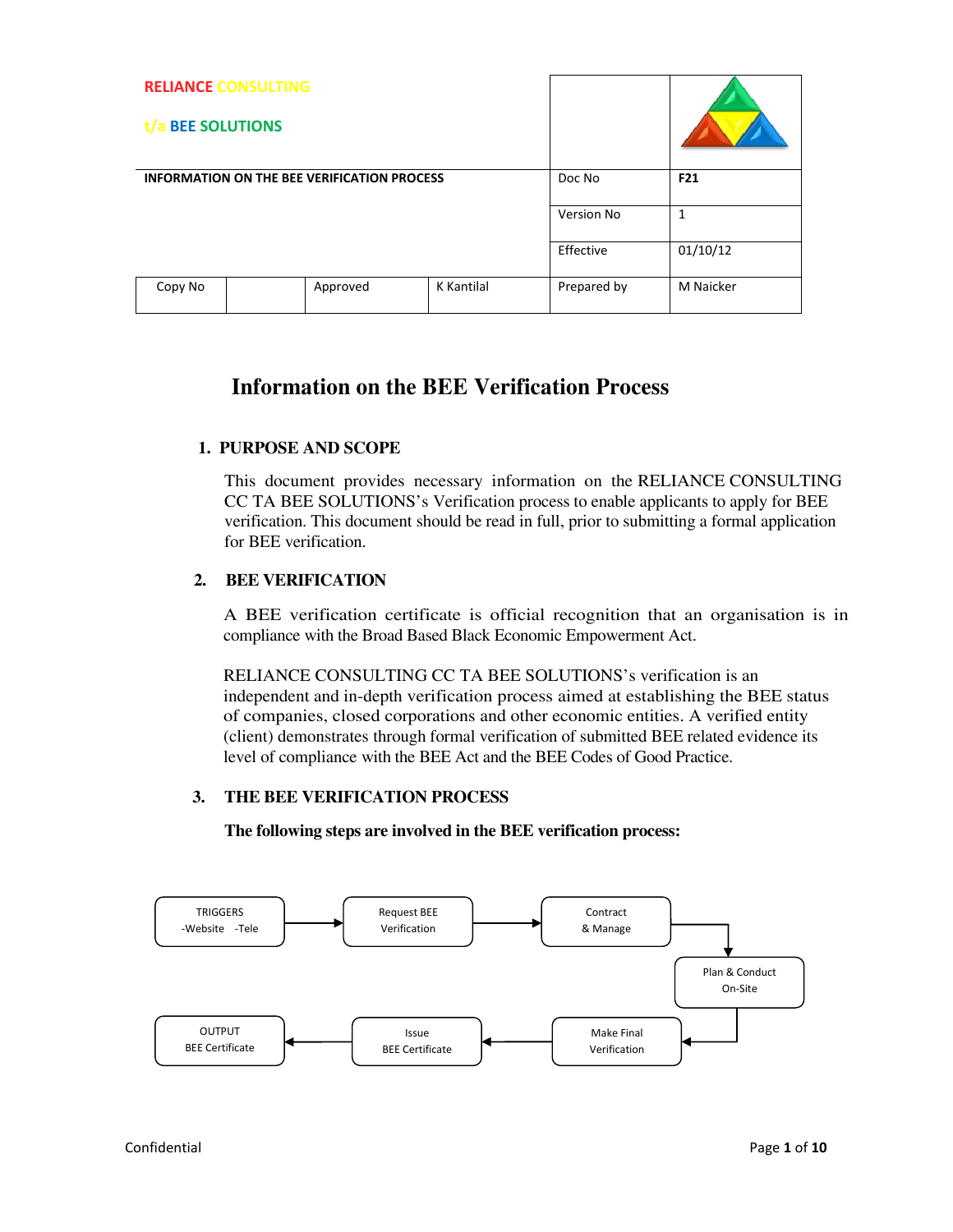| <b>RELIANCE CONSULTING</b><br>t/:                  | <b>BEE SOLUTIONS</b> |          |            |             |           |
|----------------------------------------------------|----------------------|----------|------------|-------------|-----------|
| <b>INFORMATION ON THE BEE VERIFICATION PROCESS</b> |                      |          |            | Doc No      | F21       |
|                                                    |                      |          |            | Version No  | 1         |
|                                                    |                      |          |            | Effective   | 01/10/12  |
| Copy No                                            |                      | Approved | K Kantilal | Prepared by | M Naicker |

## **3.1 Request BEE verification and contract the client**

The client can approach RELIANCE CONSULTING CC TA BEE SOLUTIONS for a quotation via the following means:

- The www.beesolutions.co.za website by filling in and submitting a request for a quotation on the website
- By phoning any of our staff
- By discussing it directly with any of our Verification staff •

Upon the contact made by our Tele sales staff

Once the request for BEE verification has been received the Administration Manager will send the following documents to the client:

• Quotation for BEE Verification Letter (F23)

The client can then download the following forms from our website:

- Application Form (F14)
- Standard Terms and Conditions (AGR01)
- Information on the BEE Verification Process (F21)
- $\bullet$  FEE Guidelines (F15)

If the client accepts the quotation the following documents must be sent back to the Administration Manager:

- Signed Application Form (F14)
- Signed Standard Terms and Conditions (AGR01)
- Proof of full payment

Once the above mentioned forms and proof of full payment have been received, the application will be reviewed and accepted or rejected by the Administration Manager.

If rejected, full reasons for the decision will be disclosed to the client and the fees paid will be refunded.

If the application is accepted, the Administration Manager makes out an invoice, forward it to the client with a letter stating that the application for BEE verification has been accepted and that the allocated analyst will contact the client.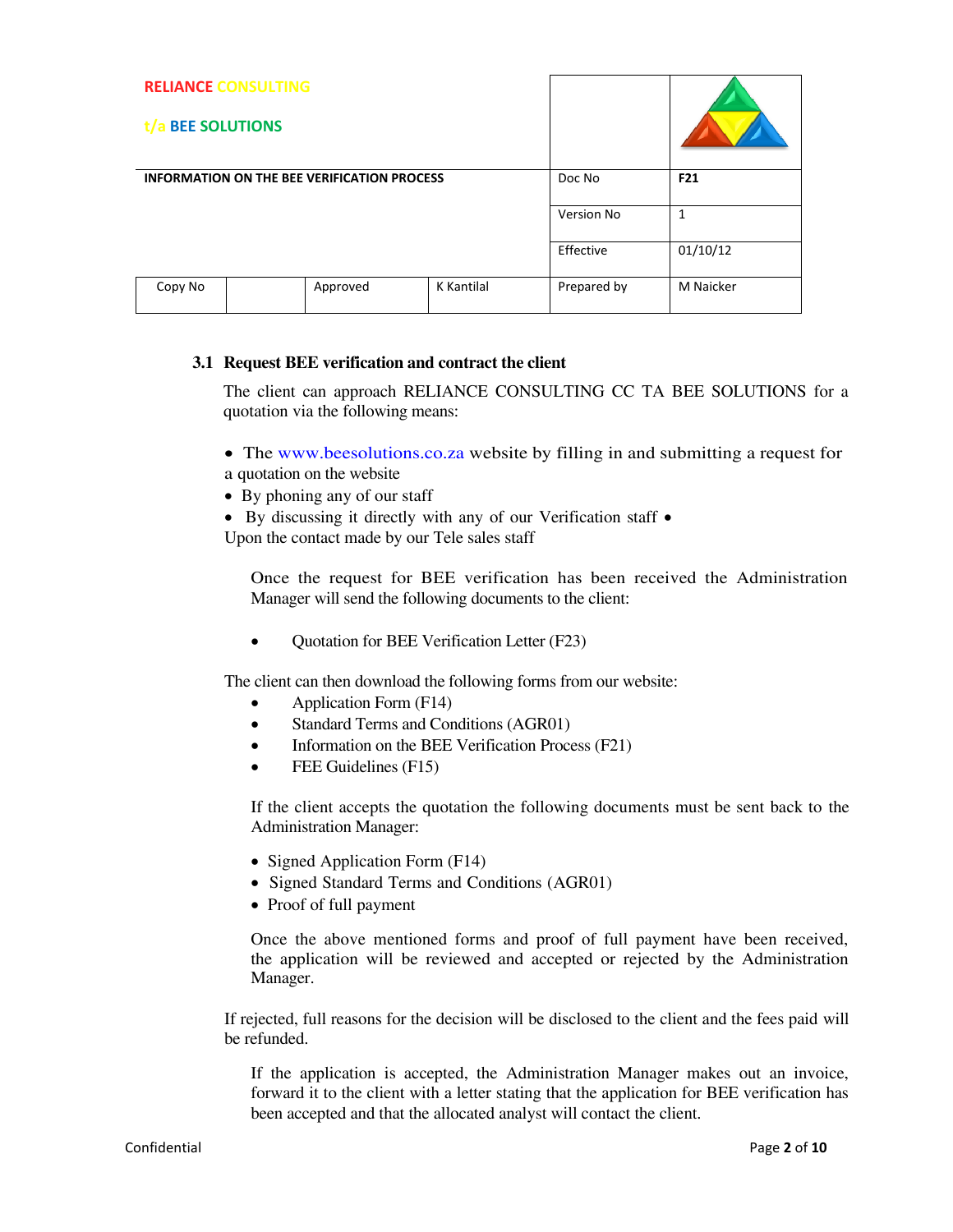| <b>RELIANCE CONSULTING</b><br>t/a BEE SOLUTIONS    |  |          |            |                   |           |
|----------------------------------------------------|--|----------|------------|-------------------|-----------|
| <b>INFORMATION ON THE BEE VERIFICATION PROCESS</b> |  |          |            | Doc No            | F21       |
|                                                    |  |          |            | <b>Version No</b> | 1         |
|                                                    |  |          |            | Effective         | 01/10/12  |
| Copy No                                            |  | Approved | K Kantilal | Prepared by       | M Naicker |

## **3.2 Verification Analyst(s)**

The Administrator then selects a suitable Verification Analyst(s), certified as competent and with whom no conflict of interest exists, to undertake the BEE verification.

## **3.3 Plan the on-site verification**

Once the analyst accepted the instruction to conduct an on-site verification the client must be contacted within 2 days to set up the initial meeting.

During the telephonic interchange the analyst must verify the following:

- Annual turnover as per last financial statement in order to confirm QSE or Generic status and to determine which *Evidence Checklist* is applicable.
- Which scorecard rules apply

The analyst confirms the date, time, duration and place of meeting and sends the client an email to this effect.

The analyst records the meeting date in the workflow system on the client electronic file.

# **3.4 Orientate the client regarding BEE verification after contracting has been finalised**

This step will deal with the following:

## **The client will be:**

- **Educated in the BEE Codes applicable.**
- **Informed as to how the applicable rules must be interpreted and applied.**
- **Informed as to what evidence is required and in what format it must be submitted. The relevant** *Evidence Checklist* **will be handed over to the client.**
- **Informed regarding the verification process especially in terms of the time standards, appeals and complaints processes and how the final verification decision is made. The** *Information on the BEE Verification Process* **document (A-02) is used for this discussion.**
- **Informed as to how to complete the** *Supplier Management spreadsheet***, if client selects the Procurement element.**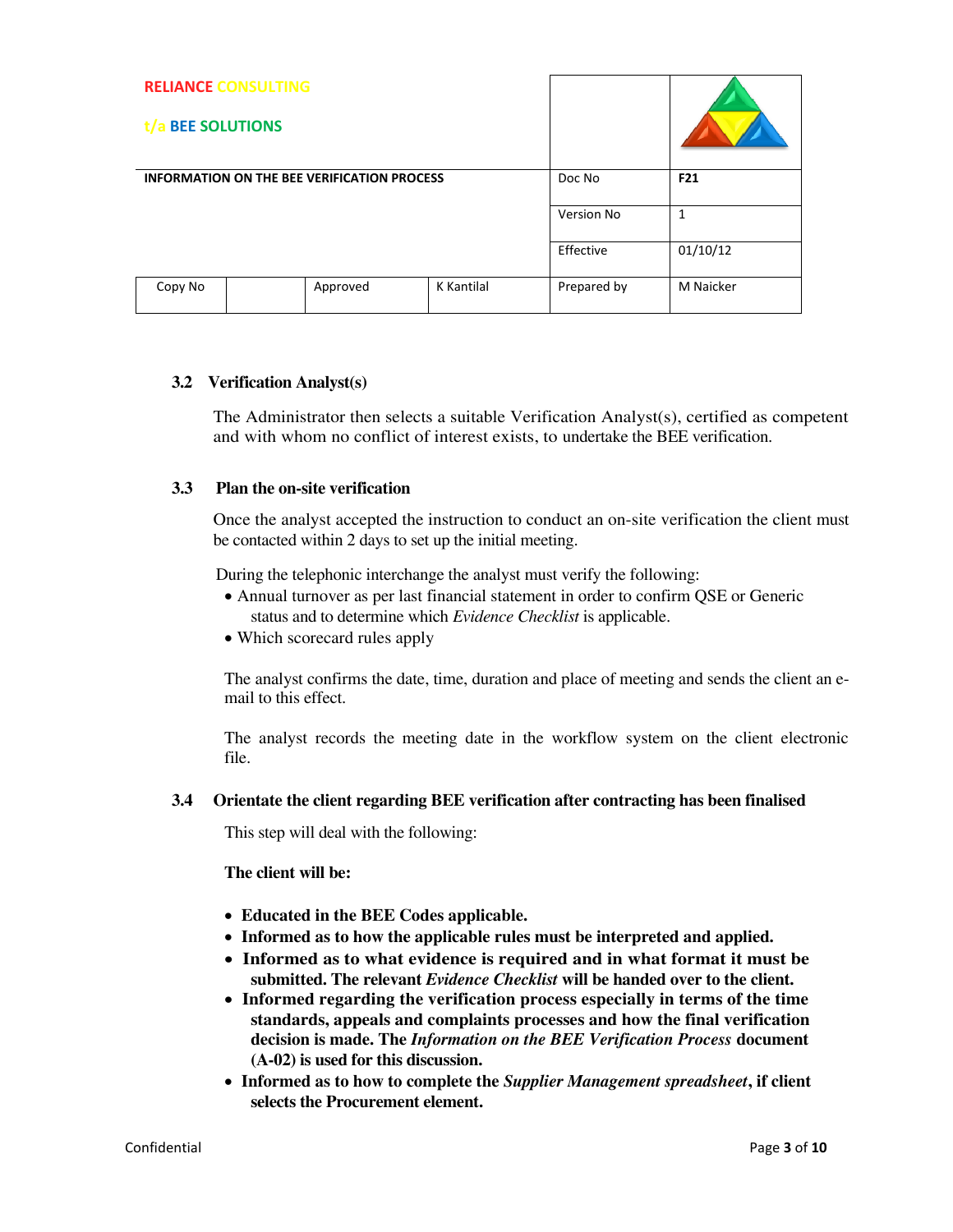| <b>RELIANCE CONSULTING</b><br>t/a BEE SOLUTIONS    |  |          |                   |              |                 |
|----------------------------------------------------|--|----------|-------------------|--------------|-----------------|
| <b>INFORMATION ON THE BEE VERIFICATION PROCESS</b> |  |          |                   | Doc No       | F <sub>21</sub> |
|                                                    |  |          | <b>Version No</b> | $\mathbf{1}$ |                 |
|                                                    |  |          | Effective         | 01/10/12     |                 |
| Copy No                                            |  | Approved | K Kantilal        | Prepared by  | M Naicker       |

**During this session the client will be informed that if he/she prefers that some evidence not be sent by courier to the VA's head office in the hard copy file, but rather be e-mailed, that the identified evidence be submitted electronically on CD/DVD to the analyst.** 

The Verification Agent will negotiate the time for the next meeting where the evidence will be collated and collected for evaluation by the analyst.

- The *Evidence Checklist* is left with the client.
- The analyst confirms the next meeting with an e-mail.
- The analyst records the meeting and the date of the next meeting in the workflow system on the client electronic file.

#### **3.5 Collect and collate the evidence provided by the client**

During this meeting the analyst will sign the *Confidentiality Agreement* (F03) in front of the client and hand a copy of the document to the client.

**The analyst collects the evidence as per checklist from the client and tic the submitted column if the evidence was accepted. If evidence is outstanding the analyst will inform the client as follows in writing, namely:** 

- **what evidence is missing**
- **how much time is allowed to submit the evidence**
- **that if the evidence is not submitted during the allowable time frame, verification of submitted evidence will commence without the outstanding evidence.**

**The client will sign the Evidence Checklist as per the declaration on the last page, to certify that evidence was submitted indicating that the client takes responsibility and ownership for the evidence submitted.** 

**The analyst will also indicate on the checklist what evidence was submitted electronically.** 

If possible the analyst confirms the next meeting with the client.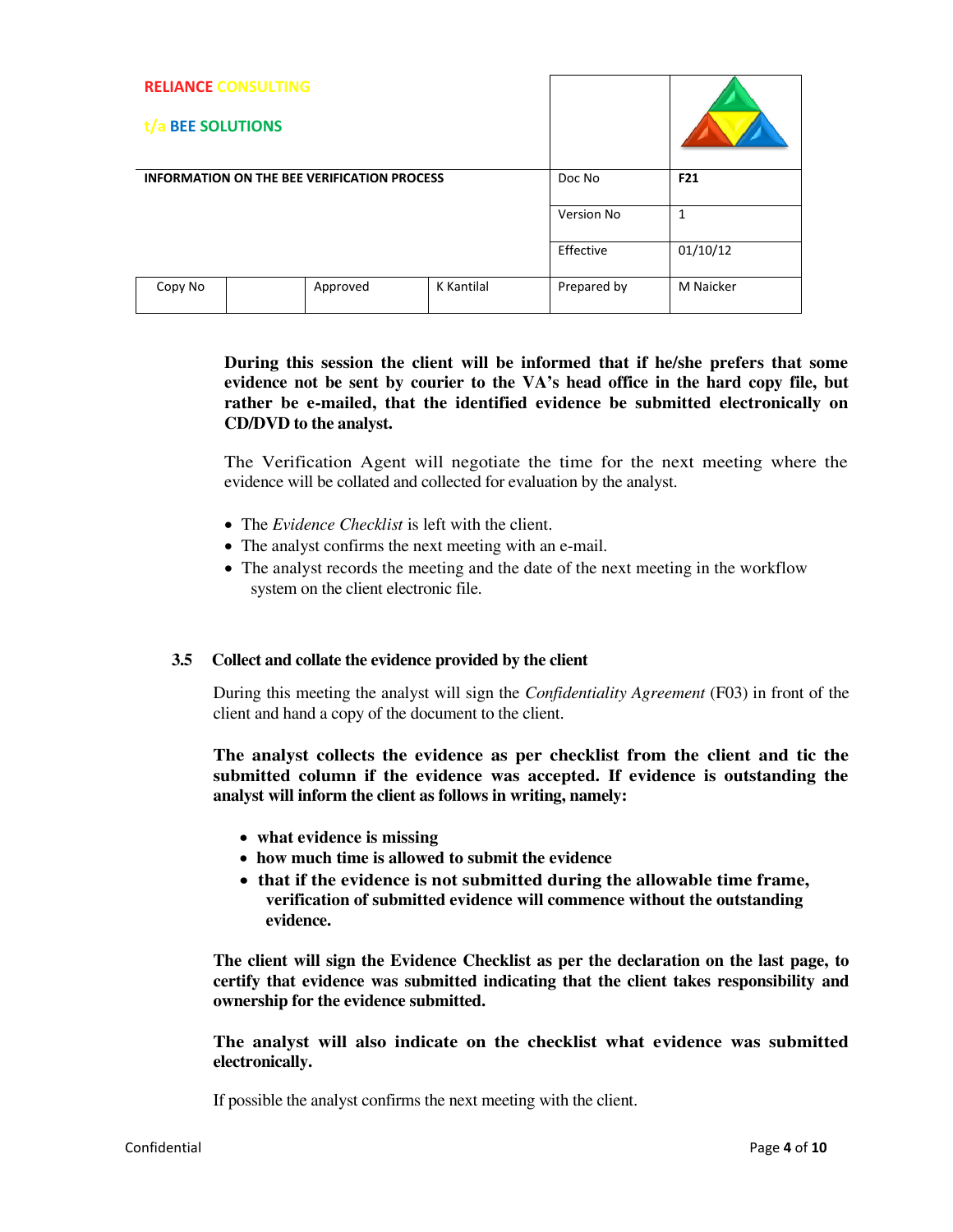| <b>RELIANCE CONSULTING</b><br>t/a                  | <b>BEE SOLUTIONS</b> |          |            |             |                 |
|----------------------------------------------------|----------------------|----------|------------|-------------|-----------------|
| <b>INFORMATION ON THE BEE VERIFICATION PROCESS</b> |                      |          |            | Doc No      | F <sub>21</sub> |
|                                                    |                      |          |            | Version No  | 1               |
|                                                    |                      |          | Effective  | 01/10/12    |                 |
| Copy No                                            |                      | Approved | K Kantilal | Prepared by | M Naicker       |

The analyst records the meeting and the date of the next meeting in the workflow system on the client electronic file.

#### **3.6 Validate the evidence and identify areas needing verification**

During this phase the analyst will evaluate the evidence submitted in terms of the evidence standards per element and identify areas where further verification on site is required to validate the evidence.

In evaluating the evidence the analyst will apply the prescribed methodology as per evidence required. SEE P30 to P34 for the appropriate *Verification Methodology* to be used in evaluating and verifying the evidence submitted.

This is done in conjunction with the DTI methodology guidelines.

Once the evidence is evaluated and found to be sufficient the analyst will mark the relevant evidence on the *Evidence Checklist* with a tic under the verified column. If notes need to be done to clarify the conclusion of the analyst a corresponding number will be allocated under the Note Number column.

Once the evidence is evaluated and found not to be conclusive and sufficient the analyst will indicate with a tic under the Plan column that a *Verification Plan* for the specific evidence element will be written.

The *Verification Plan* will identify or determine the following:

- Additional evidence required to validate the submitted evidence.
- People to be interviewed to validate the credentials they presented.
- Samples the client must present to the analyst to determine the validity of classes of evidence submitted which is too large to audit in total e.g. supplier spend, employment equity totals and skills spend.

The following sample procedures will be followed by the analyst:

All samples must be representative of all the classes within the population.

All samples will be done randomly taking into account the following sample sizes:

For population size of up to 10 units: Sample size 8%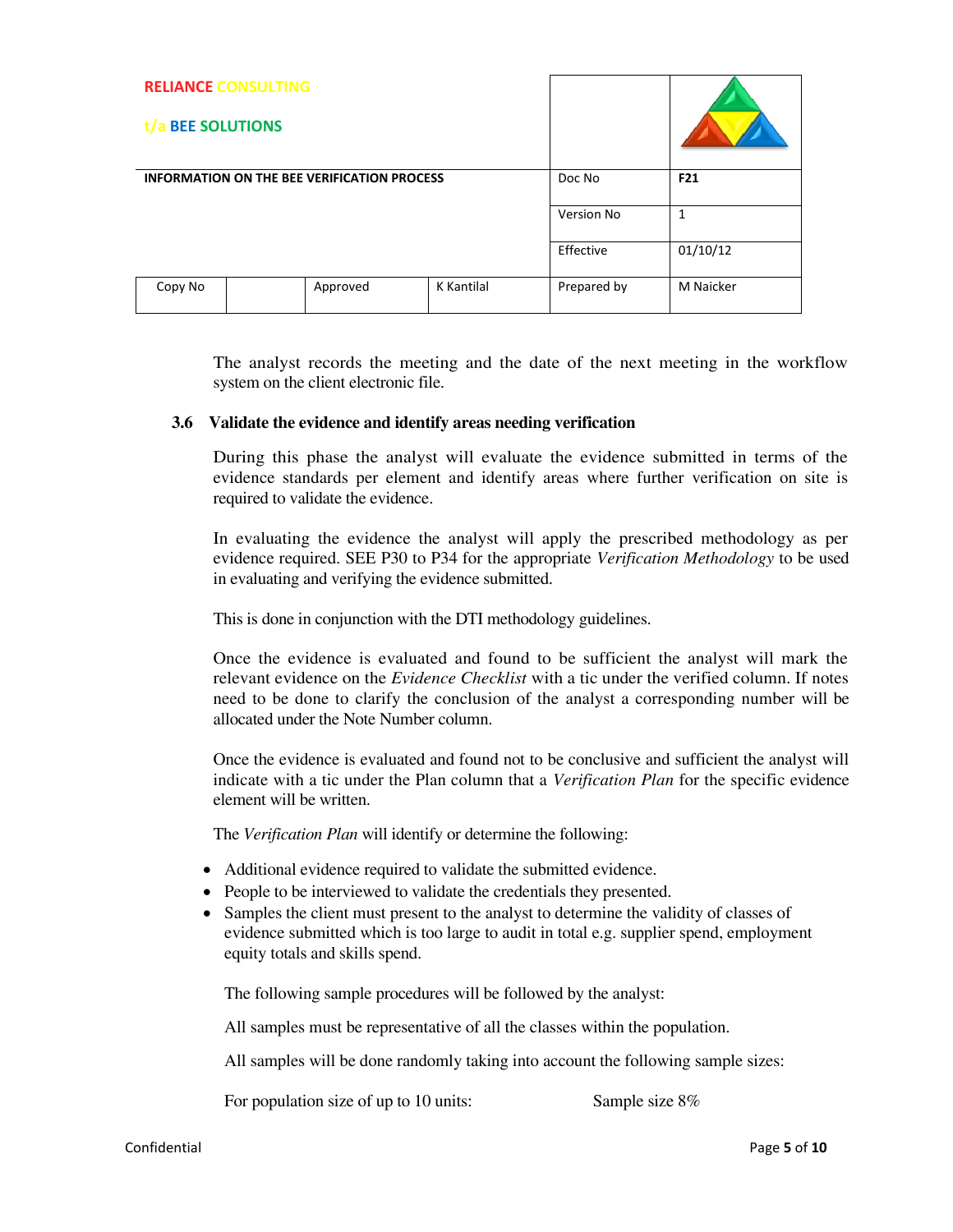| <b>RELIANCE CONSULTING</b><br>t/a                  | <b>BEE SOLUTIONS</b> |          |            |             |              |
|----------------------------------------------------|----------------------|----------|------------|-------------|--------------|
| <b>INFORMATION ON THE BEE VERIFICATION PROCESS</b> |                      |          |            | Doc No      | F21          |
|                                                    |                      |          |            | Version No  | $\mathbf{1}$ |
|                                                    |                      |          |            | Effective   | 01/10/12     |
| Copy No                                            |                      | Approved | K Kantilal | Prepared by | M Naicker    |

| For population size of up to 50 units:   | Sample size 4% |
|------------------------------------------|----------------|
| For population size of up to 100 units:  | Sample size 2% |
| For population size of up to 500 units:  | Sample size 2% |
| For population size more than 500 units: | Sample size 1% |

The analyst will indicate in the verification plan exactly which units should be included in the sample.

This phase will identify areas needing more in dept verification and will culminate in a final on-site verification.

The analyst records the step in the workflow system on the client electronic file.

#### **3.7 Plan the final on-site verification meeting**

Once the analyst has validated the evidence a clear picture will emerge of what additional verification needs to be done to reach a final conclusion of the BEE status of the measured entity.

The plan will identify the following:

- Who needs to be present for purposes of interviewing to verify BEE credentials?
- What samples must be presented and who must present the samples.
- What additional paper evidence is required to substantiate evidence already submitted.

The plan will be communicated in writing to the client and the date for the meeting will be confirmed via e-mail.

The analyst records the plan and the date of the next meeting in the workflow system on the client electronic file.

#### **3.8 Conduct the final on-site verification meeting**

The analyst will open the meeting using the *Opening and Closing Document* (F07) as a guideline. During this meeting the planned activities will be executed to verify those areas in question.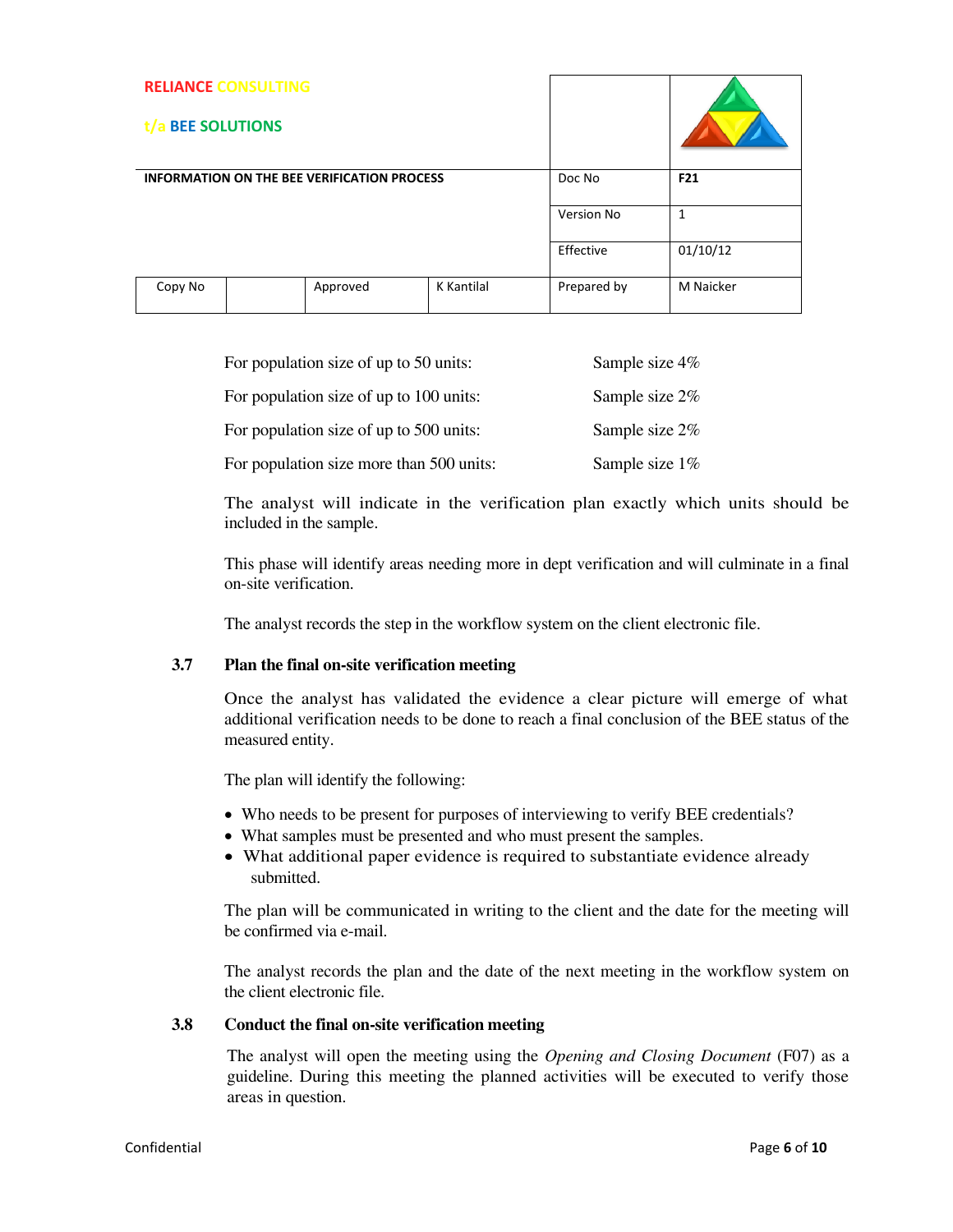| <b>RELIANCE CONSULTING</b><br>t/a BEE SOLUTIONS    |  |          |            |                   |              |
|----------------------------------------------------|--|----------|------------|-------------------|--------------|
| <b>INFORMATION ON THE BEE VERIFICATION PROCESS</b> |  |          |            | Doc No            | F21          |
|                                                    |  |          |            | <b>Version No</b> | $\mathbf{1}$ |
|                                                    |  |          | Effective  | 01/10/12          |              |
| Copy No                                            |  | Approved | K Kantilal | Prepared by       | M Naicker    |

If the sample does not yield reliable results then another sample must be pulled and once the second sample is verified the analyst must make a professional conclusion in terms of what BEE points to allocate based on the results of the samples taken and evaluated.

Final decisions will be taken as to what evidence is accepted and the client will be informed accordingly. The analyst will document the decision rationale and allocate a reference number under the Note number column. Once the evidence is accepted the analyst will indicate acceptance with a tic under the verified column.

The verification process will be terminated according to F05 at this meeting and the client will be informed that the file will be submitted to the Compliance Manager for a final decision.

The analyst records the meeting in the workflow system on the client electronic file.

# **3.9 Prepare and submit the file for the final BEE decision by the Compliance Manager**

During this phase the analyst will secure all evidence and admin documents on the hard copy file and prepare and sign the Verification *report.* 

The electronic client file is closed and submitted on the system.

The hard copy file is then submitted to the Compliance Manager.

The analyst records the actions in the workflow system on the client electronic file.

#### **3.10 Make the final BEE decision**

Once the Compliance Manager receives the hard copy file the Compliance Manager accesses the electronic file of the client on the system.

The Compliance Manager accesses the evidence on file and if not satisfied might request additional evidence, info or clarity from the analyst. The analyst will then submit what is requested.

Once satisfied that the evidence is conclusive the Compliance Manager will make the final BEE status decision and instruct the system to produce the BEE certificate and report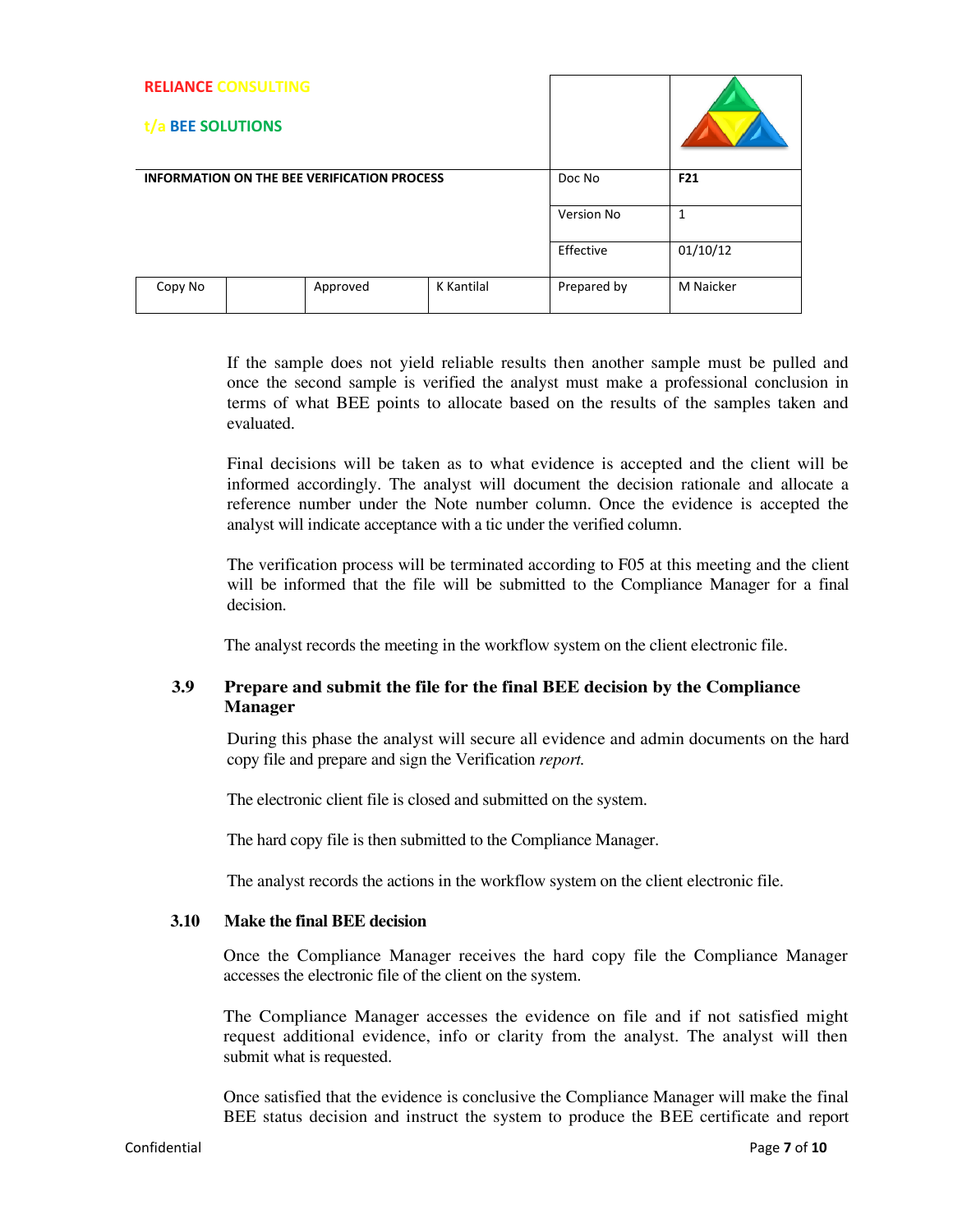| t/a                                                | <b>RELIANCE CONSULTING</b><br><b>BEE SOLUTIONS</b> |          |            |             |           |
|----------------------------------------------------|----------------------------------------------------|----------|------------|-------------|-----------|
| <b>INFORMATION ON THE BEE VERIFICATION PROCESS</b> |                                                    |          |            | Doc No      | F21       |
|                                                    |                                                    |          |            | Version No  | 1         |
|                                                    |                                                    |          |            | Effective   | 01/10/12  |
| Copy No                                            |                                                    | Approved | K Kantilal | Prepared by | M Naicker |

which is then send to the client with a letter reminding the client of the rules for using the logo and the procedure for appeals and complaints

During this phase the Compliance Manager will also identify skills deficits in the analyst to be communicated to the CEO who will follow it up with the analyst.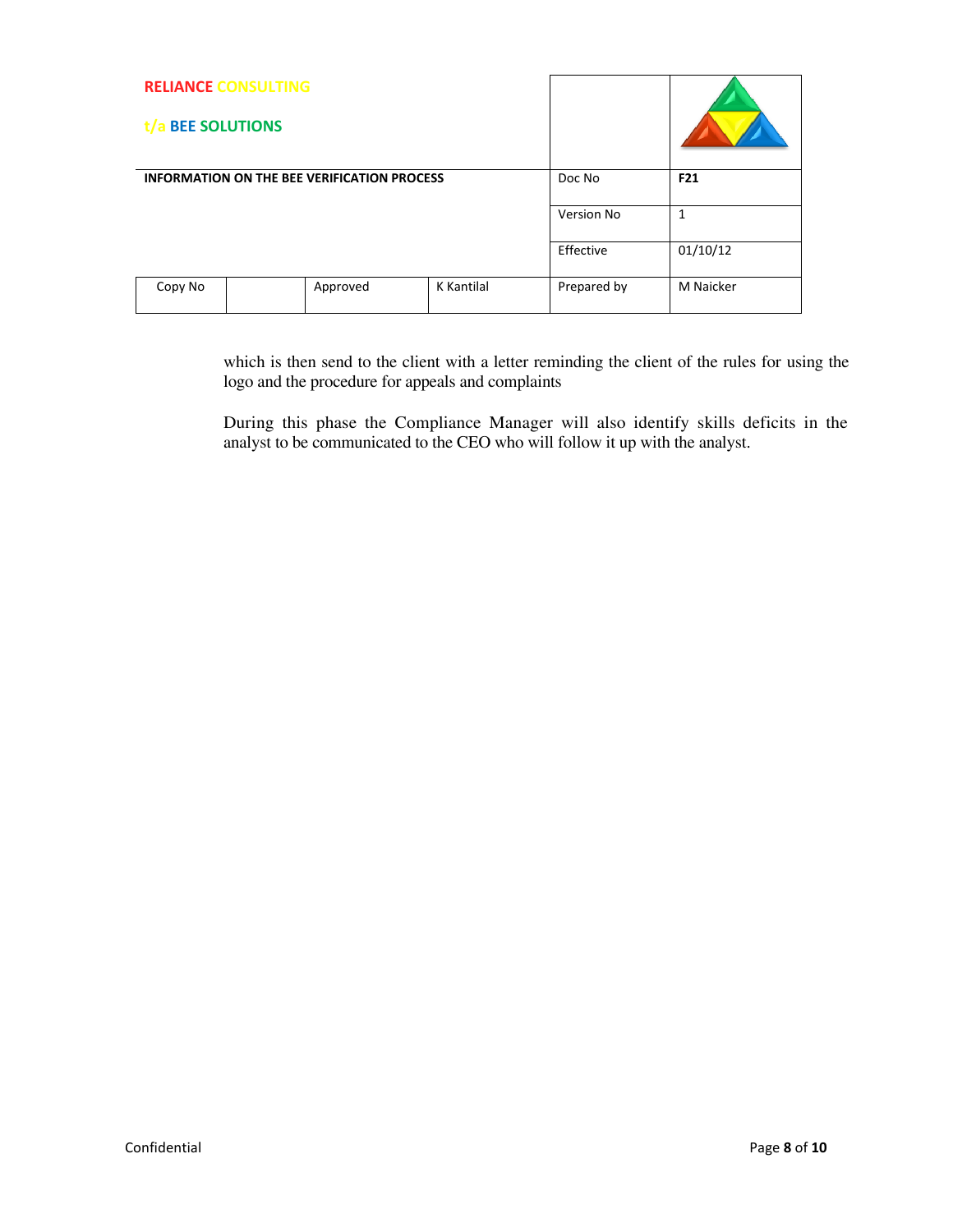| <b>RELIANCE CONSULTING</b><br>t/a                  | <b>BEE SOLUTIONS</b> |          |            |             |              |
|----------------------------------------------------|----------------------|----------|------------|-------------|--------------|
| <b>INFORMATION ON THE BEE VERIFICATION PROCESS</b> |                      |          |            | Doc No      | F21          |
|                                                    |                      |          |            | Version No  | $\mathbf{1}$ |
|                                                    |                      |          |            | Effective   | 01/10/12     |
| Copy No                                            |                      | Approved | K Kantilal | Prepared by | M Naicker    |

## **4. APPEALS**

Should an organisation wish to appeal a decision by **RELIANCE CONSULTING CC TA BEE SOLUTIONS, they should immediately contact the CEO to lodge an appeal.** 

**RELIANCE CONSULTING CC TA BEE SOLUTIONS** has an independent appeals procedure that would automatically be invoked under these circumstances. This procedure can be downloaded from our website www.beesolutions.co.za

An appeal must be lodged with **RELIANCE CONSULTING CC TA BEE SOLUTIONS**  within 1 month of the incident.

# **5. CONFIDENTIALITY**

All information submitted to **RELIANCE CONSULTING CC TA BEE SOLUTIONS** in support of the application is treated in confidence.

All analysts used by **RELIANCE CONSULTING CC TA BEE SOLUTIONS** are required to sign confidentiality agreements and contracts. Any breaches of confidentiality are treated extremely seriously.

**RELIANCE CONSULTING CC TA BEE SOLUTIONS RELIANCE CONSULTING CC TA BEE SOLUTIONS** will request written permission from all applicants prior to releasing any information to a third party. **RELIANCE CONSULTING CC TA BEE SOLUTIONS** may be required to release confidential information in compliance with the law or in response to the regulators.

In addition to the above each **RELIANCE CONSULTING CC TA BEE SOLUTIONS**  Analyst and the Compliance Manager is required to sign a confidentiality form specific for each verification. These are maintained on file in the company's client file.